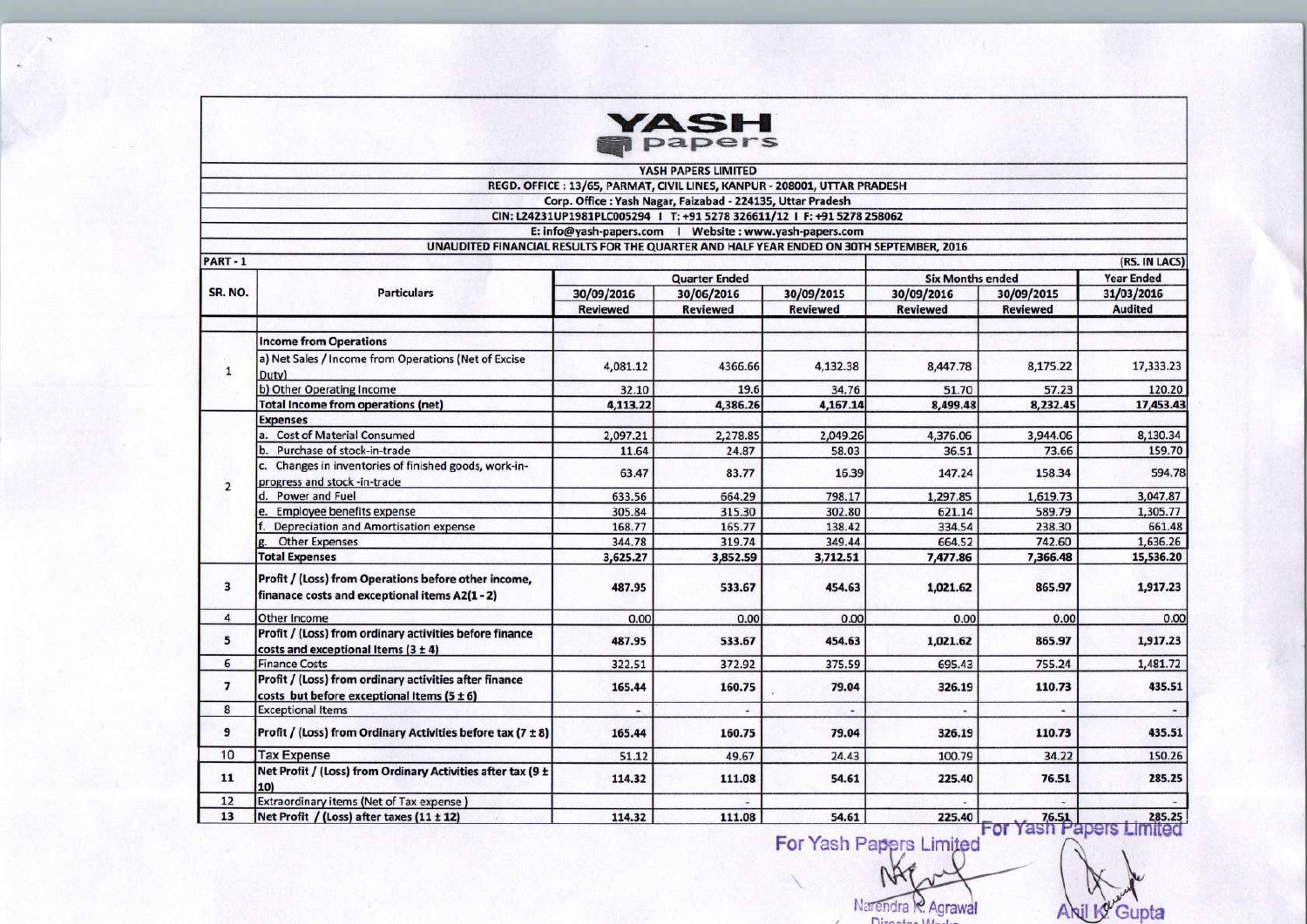| 14                                       | Paid-up Equity Share Capital (Face Value Rs. 10/- each)                                                                                                                                                                                                                                                                                                   | 3,231.00 | 3,231.00 | 2,770.00 | 3,231.00                       | 2,770.00                | 2,983.00 |
|------------------------------------------|-----------------------------------------------------------------------------------------------------------------------------------------------------------------------------------------------------------------------------------------------------------------------------------------------------------------------------------------------------------|----------|----------|----------|--------------------------------|-------------------------|----------|
| 15                                       | Reserves Excluding Revaluation Reserves as per Balance<br>Sheet of previous accounting year                                                                                                                                                                                                                                                               |          |          |          |                                |                         | 1,109.46 |
| 16                                       | Earning Per Share (before extraordinary items - not<br>annualised)                                                                                                                                                                                                                                                                                        |          |          |          |                                |                         |          |
|                                          | (a) Basic                                                                                                                                                                                                                                                                                                                                                 | 0.35     | 0.34     | 0.20     | 0.70                           | 0.28                    | 1.03     |
|                                          | (b) Diluted                                                                                                                                                                                                                                                                                                                                               | 0.35     | 0.35     | 0.20     | 0.70                           | 0.28                    | 1.03     |
| 17                                       | Earning Per Share (after extraordinary items - not<br>annualised)                                                                                                                                                                                                                                                                                         |          |          |          |                                |                         |          |
|                                          | (a) Basic                                                                                                                                                                                                                                                                                                                                                 | 0.35     | 0.34     | 0.20     | 0.70                           | 0.28                    | 1.03     |
|                                          | (b) Diluted                                                                                                                                                                                                                                                                                                                                               | 0.35     | 0.35     | 0.20     | 0.70                           | 0.28                    | 1.03     |
| Notes:<br>$\mathbf{1}$<br>$\overline{2}$ | The above results have been reviewed by the Audit Committee on 21st October, 2016 and taken on record by the Board of Directors at their Meeting held on 22nd October, 2016.<br>Deferred Tax Liability (DTL) has been provided in accordance with the Accounting Standard AS (22).                                                                        |          |          |          |                                |                         |          |
| $\overline{3}$<br>4                      | The figures of the previous quarters / periods have been reclassfied / restated / re-grouped, wherever considered necessary to crorrespond with current quarter presentation.<br>The figures for the 2nd quarter ended 30th September, 2016 are the balancing figures between Unaudited figures in respect of 6 months ended 30th September, 2016 and the |          |          |          |                                |                         |          |
|                                          | published quarter figures upto the 1st quarter ended 30th June, 2016 of the relevant financial years.                                                                                                                                                                                                                                                     |          |          |          |                                |                         |          |
| 5                                        | The Company operates in a single segment, viz. paper.                                                                                                                                                                                                                                                                                                     |          |          |          |                                |                         |          |
| 6                                        | Limited Review Report as required under Regulation 33 of the SEBI (Listing Obligations and Disclosure Requirements) Regulations, 2015 has been carried out by the Statutory Auditors.                                                                                                                                                                     |          |          |          |                                |                         |          |
|                                          |                                                                                                                                                                                                                                                                                                                                                           |          |          |          | For and on behalf of the Board |                         |          |
|                                          |                                                                                                                                                                                                                                                                                                                                                           |          |          |          | Ved Krishna                    |                         |          |
|                                          | <b>Camp: Lucknow</b>                                                                                                                                                                                                                                                                                                                                      |          |          |          | <b>Managing Director</b>       |                         |          |
|                                          | Date: 22.10.2016                                                                                                                                                                                                                                                                                                                                          |          |          |          | DIN: 00182260                  | For Yash Papers Limited |          |

For Yash Papers Limited Narendra Kagrawal

Anil Kogupta<br>Chief Financial Officer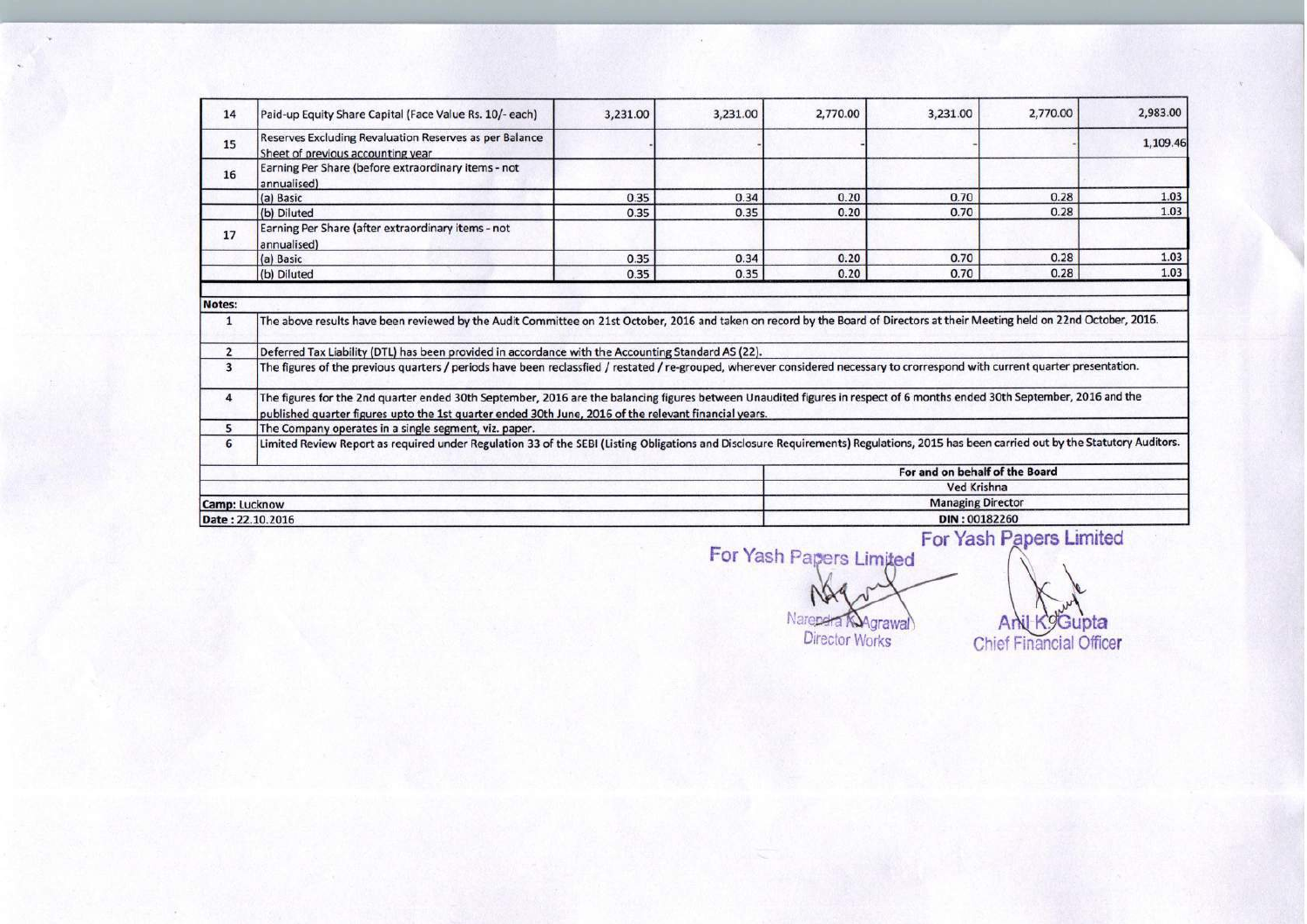|                |                                            |                  | (Rs. In Lacs)       |
|----------------|--------------------------------------------|------------------|---------------------|
| S.<br>No.      |                                            | As at 30.09.2016 | As at<br>31.03.2016 |
|                |                                            | <b>Reviewed</b>  | <b>Audited</b>      |
| A              | <b>EQUITY AND LIABILITIES</b>              |                  |                     |
| $\overline{1}$ | <b>Shareholders' funds</b>                 |                  |                     |
|                | (a) Share capital                          | 3231.00          | 2983.00             |
|                | (b) Reserves and surplus                   | 1835.55          | 1486.15             |
|                | (c) Money received against share warrants  | 109.88           | 481.88              |
|                | Sub-total - Shareholders' funds            | 5176.43          | 4951.03             |
| $\overline{2}$ | <b>Non-current liabilities</b>             |                  |                     |
|                | (a) Long-term borrowings                   | 5319.23          | 4957.26             |
|                | (b) Deferred tax liabilities (net)         | 78.87            | 44.59               |
|                | (c) Other long-term liabilities            | 0.00             | 0.00                |
|                | (d) Long-term provisions                   | 0.00             | 0.00                |
|                | <b>Sub-total - Non-current liabilities</b> | 5398.10          | 5001.85             |
| 3              | <b>Current liabilities</b>                 |                  |                     |
|                | (a) Short-term borrowings                  | 2894.03          | 4191.24             |
|                | (b) Trade payables                         | 542.69           | 1139.37             |
|                | (c) Other current liabilities              | 1787.44          | 1676.21             |
|                | (d) Short-term provisions                  | 100.82           | 100.31              |
|                | <b>Sub-total - Current liabilities</b>     | 5324.98          | 7107.13             |
|                | <b>TOTAL - EQUITY AND LIABILITIES</b>      | 15899.51         | 17060.01            |
| B              | <b>ASSETS</b>                              |                  |                     |
| $\overline{1}$ | <b>Non-current assets</b>                  |                  |                     |
|                | (a) Fixed assets                           | 9366.72          | 9217.49             |
|                | (b) Goodwill on consolidation *            | 0.00             | 0.00                |
|                | (c) Non-current investments                | 0.06             | 0.06                |
|                | (d) Deferred tax assets (net)              | 0.00             | 0.00                |
|                | (e) Long-term loans and advances           | 1436.32          | 454.00              |
|                | Other non-current assets<br>(f)            | 0.00             | 0.00                |
|                | Sub-total - Non-current assets             | 10803.10         | 9671.55             |
| $\overline{2}$ | <b>Current assets</b>                      |                  |                     |
|                | (a) Current investments                    | 0.00             | 0.00                |
|                | (b) Inventories                            | 2941.61          | 4924.06             |
|                | (c) Trade receivables                      | 1499.73          | 1623.85             |
|                | (d) Cash and cash equivalents              | 136.35           | 460.82              |
|                | (e) Short-term loans and advances          | 504.27           | 347.92              |
|                | (f) Other current assets                   | 14.45            | 31.81               |
|                | Sub-total - Current assets                 | 5096.41          | 7388.46             |
|                | <b>TOTAL - ASSETS</b>                      | 15899.51         | 17060.01            |

For Yash Papers Limited For Yash Papers Limited

M Narendra R. Agrawal

Anil K. Gupta<br>Chief Financial Officer